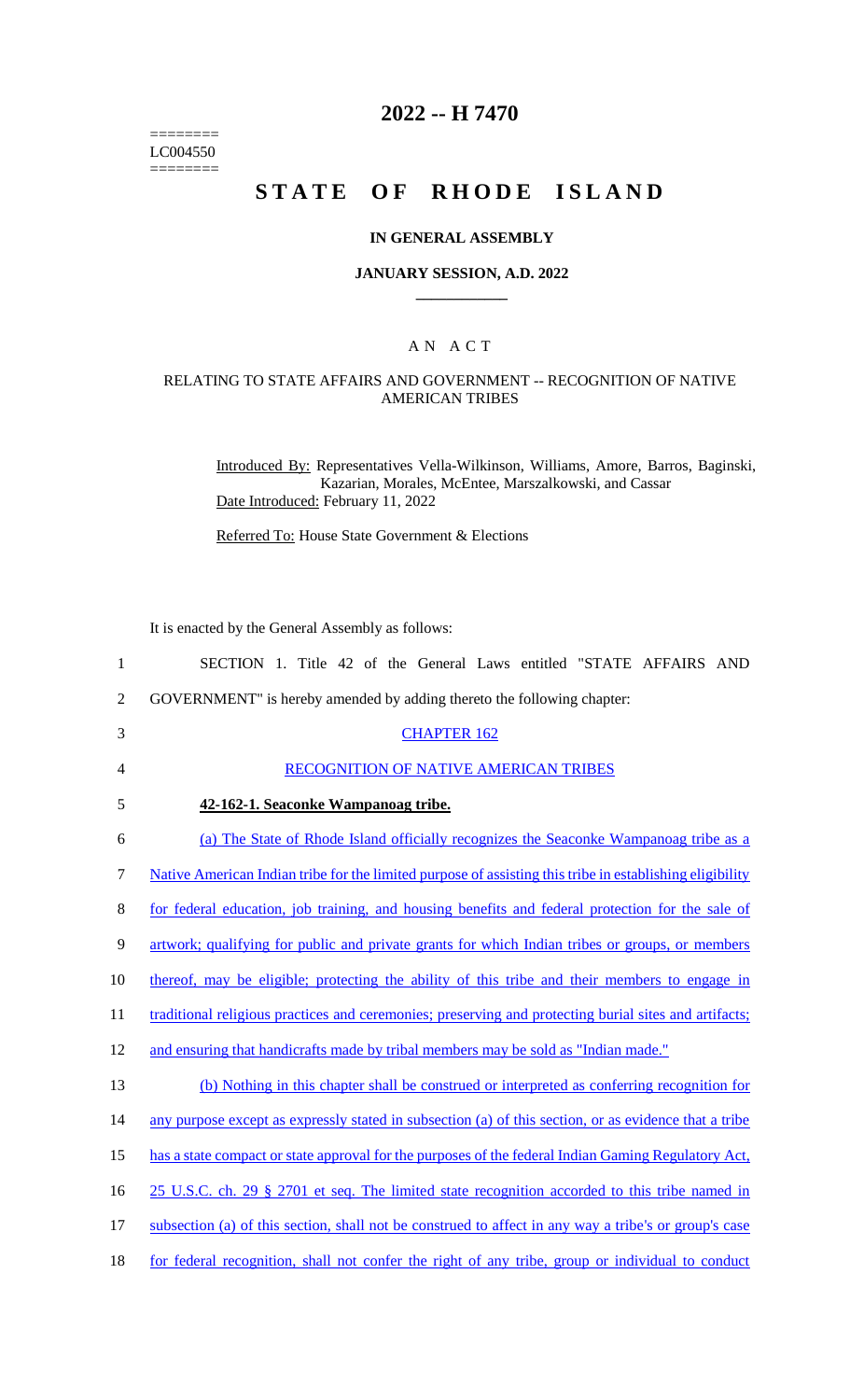- 1 gambling of any kind or to engage in the sale of motor fuels or tobacco and shall not constitute an
- 2 acknowledgement of any claim by any tribe, group, or individual to any ancestral, tribal or other
- 3 public or private lands.
- 4 SECTION 2. This act shall take effect upon passage.

======== LC004550  $=$